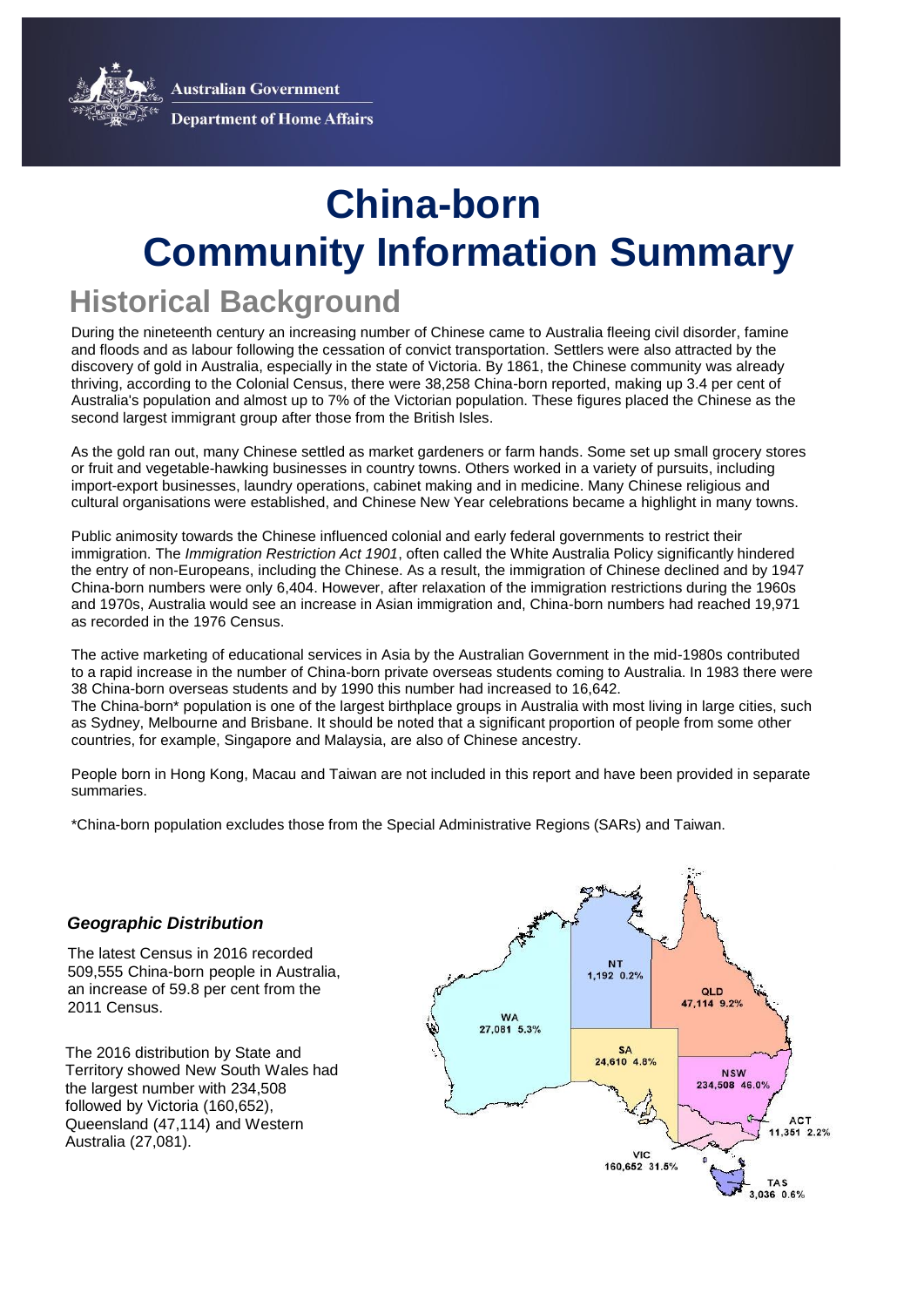### *Age and Sex*

The median age of the China-born in 2016 was 33 years compared with 44 years for all overseas-born and 38 years for the total Australian population.

The age distribution showed 4.0 per cent were aged 0-14 years, 21.9 per cent were 15-24 years, 40.8 per cent were 25-44 years, 24.1 per cent were 45-64 years and 9.2 per cent were 65 years and over.

Of the China-born in Australia, there were 224,148 males (44.0 per cent) and 285,409 females (56.0 per cent). The sex ratio was 79 males per 100 females.



#### *Ancestry*

In the 2016 Census, the top ancestry responses\* that China-born people reported were Chinese (497,878), English (10,073) and Russian (4,387).

In the 2016 Census, Australians reported over 300 different ancestries. Of the total ancestry responses\* 1,213,903 responses were towards Chinese ancestry.

\* At the 2016 Census up to two responses per person were allowed for the Ancestry question, therefore there can be more responses than total persons.

# *Language*

The main languages spoken at home by China-born people in Australia were Mandarin (386,475), Cantonese (82,064) and Chinese, nfd (16,725).

Of the 495,265 China-born who spoke a language other than English at home, 67.7 per cent spoke English very well or well, and 31.9 per cent spoke English not well or not at all.



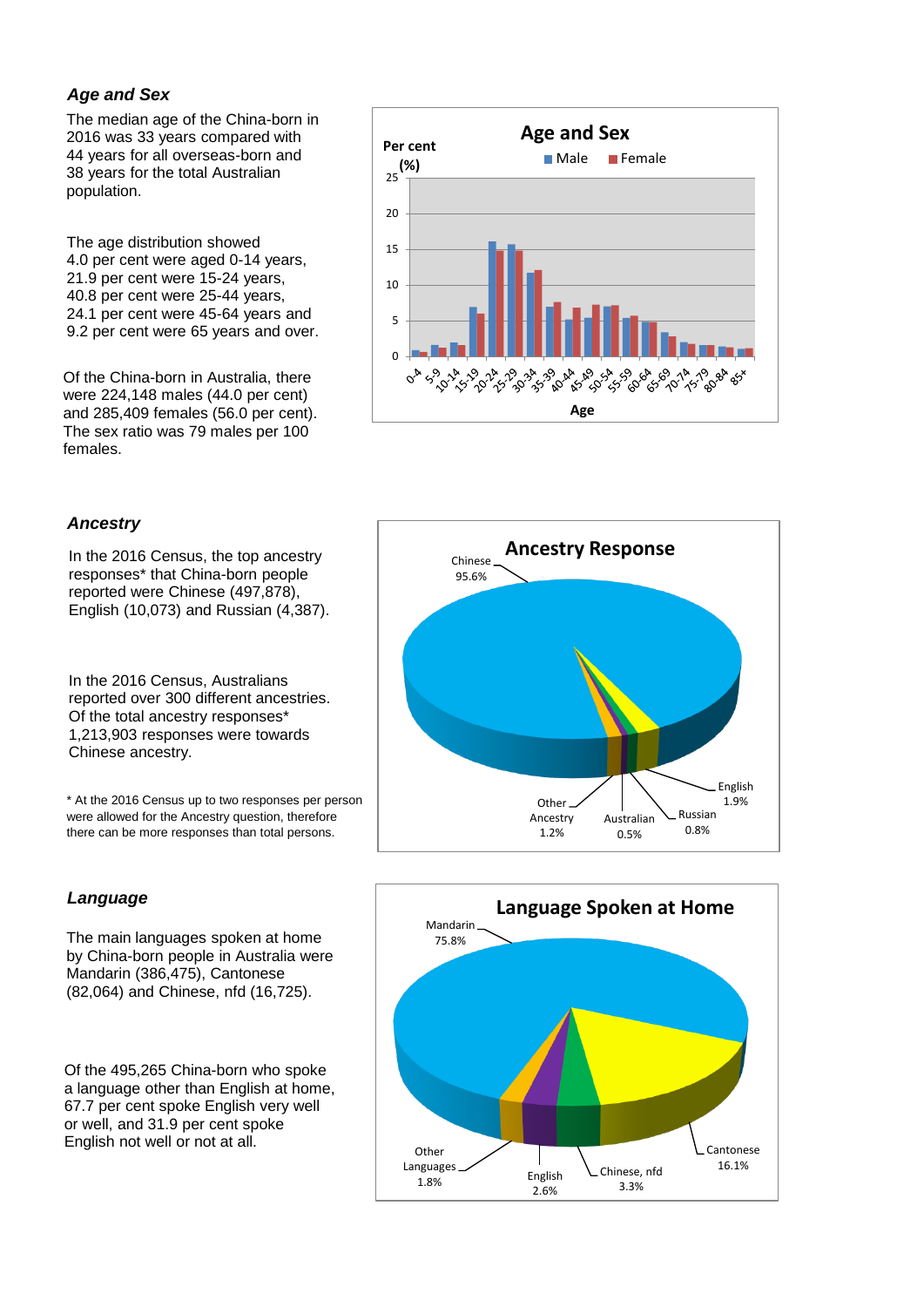#### *Religion*

At the 2016 Census the major religious affiliations amongst China-born were Buddhism (55,382), Catholic (12,046) and Christian, nfd (11,809).

Of the China-born, 73.4 per cent stated 'No Religion' which was higher than that of the total Australian population (29.6 per cent), and 4.1 per cent did not state a religion.



#### *Arrival*

Compared to 61.8 per cent of the total overseas-born population, 39.6 per cent of the China-born people in Australia arrived in Australia prior to 2007.

Among the total China-born in Australia at the 2016 Census, 22.8 per cent arrived between 2007 and 2011 and 33.1 per cent arrived between 2012 and 2016.



#### *Median Income*

At the time of the 2016 Census, the median Individual Weekly Income for the China-born in Australia aged 15 years and over was \$374, compared with \$615 for all overseas-born and \$688 for all Australian-born.

The total Australian population aged 15 and over had a median Individual Weekly Income of \$662.